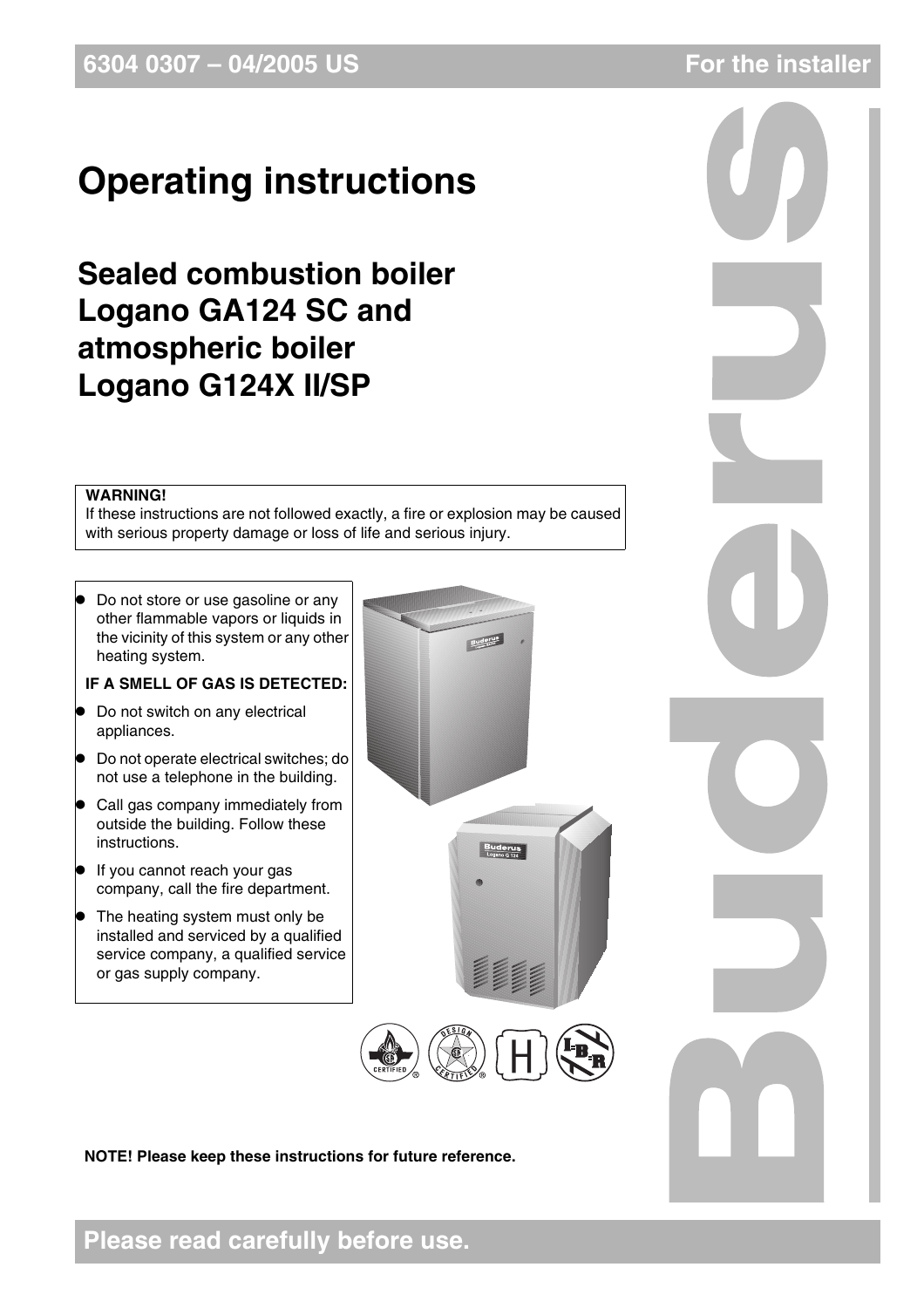### **1 For your safety**

The Logano GA124 SC and Logano G124X II/SP gas-fired boilers are designed and manufactured in accordance with in state of the art in technology and safety. Particular emphasis is placed on ease of operation. We recommend reading and following the safety instructions and operating manual for safe, economical and environmentally responsible operation of the heating system.

### **1.1 Correct use**

The Logano GA124 SC and Logano G124X II/SP gasfired boilers are designed to heat water using indirect domestic hot water tanks and space for heating single or multi family buildings.

### **1.2 Notes structure**

Additional symbols for identification of dangers and user instructions.



### **RISK TO LIFE**

Identifies possible dangers emanating from a product, which might lead to serious injury or death if appropriate care is not taken.



### **RISK OF INJURY/ SYSTEM DAMAGE**

Identifies potentially dangerous situations, which might lead to medium or slight injuries or to property losses.



### **USER NOTE**

Information on optimum utilization and setting of the control(s) plus other useful information.

### **1.3 Please observe these safety instructions**

Improper operation of the boiler may cause property damage.

- Only use the boiler for the intended purpose and only if it is in perfect working order.
- $\bullet$  Have the heating system installed by a heating contractor.
- The contractor must give detailed instructions on the operation of the heating system.
- Please read these operating instructions carefully.



**WARNING!**

**RISK TO LIFE**

due to neglecting your own safety in case of emergency, such in case of a fire.

Never put yourself at risk. Your own safety must always take priority.

### **1.3.1 Boiler room**



#### **BOILER DAMAGE AND OPERATING DEFECTS**

due to missing or inadequate openings for combustion air and venting of the boiler room.

- Make sure that inlets and outlets are not obstructed or blocked off.
- **•** If defects are not corrected immediately, the boiler must not be operated.



### **FIRE DANGER**

due to flammable material or liquids.

● Do not store flammable material or liquids in the immediate vicinity of the heat generator.



### **SYSTEM DAMAGE**

through frost.

Make sure that the boiler room is protected from freezing.

### **Buderus**

We reserve the right to make any changes due to technical modifications.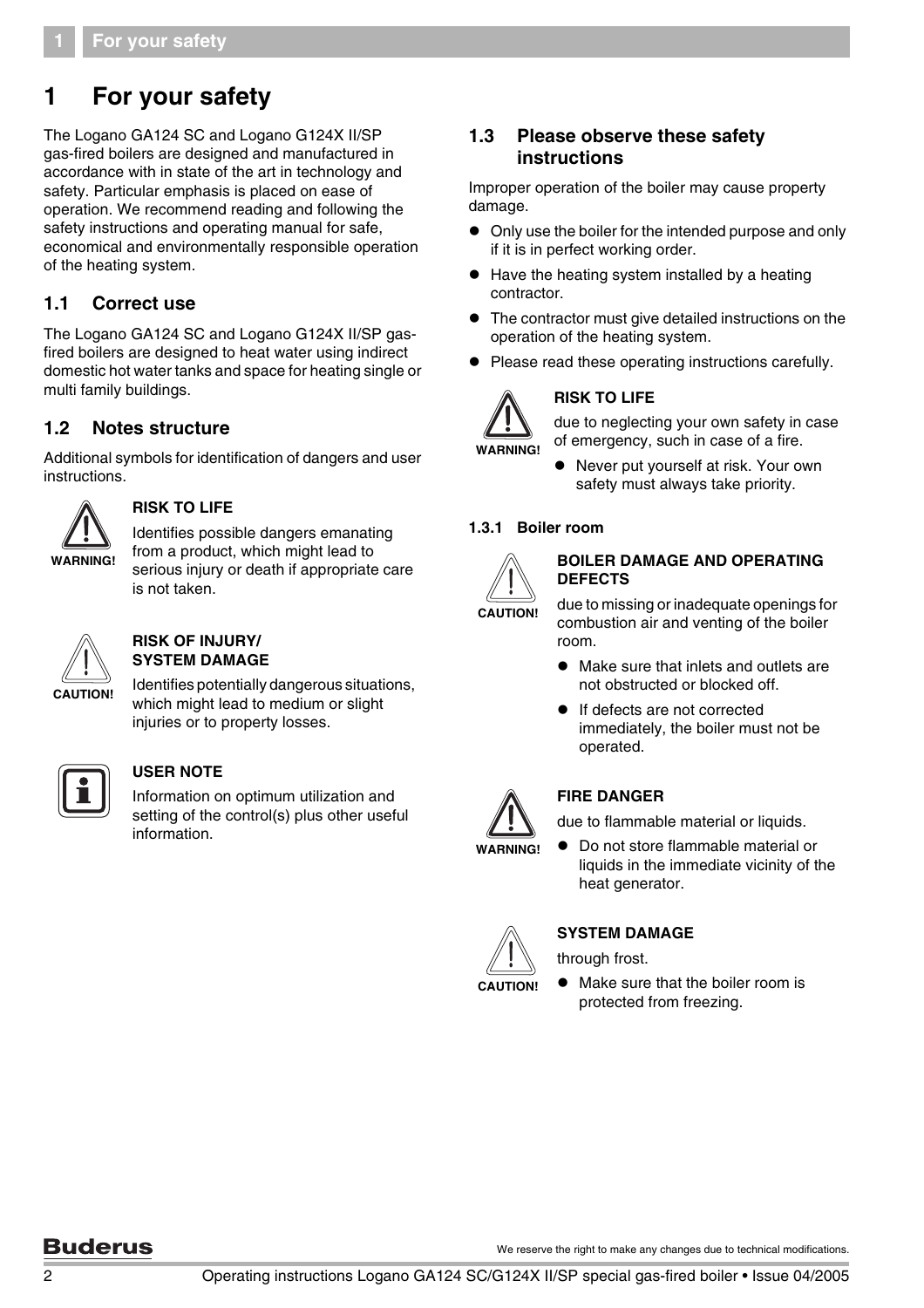### **1.3.2 Working on the heating system**



#### **RISK TO LIFE**

from explosion of flammable gases.

- 
- $\bullet$  Make sure that a qualified company installs the boiler, connects gas, oil and flue connections, places the boiler in operation, connects the electrical power, and maintains and repairs the boiler.
	- Make sure that a licensed contractor carries out all work on gas transmission parts.

#### **Additional important system**

- Do not operate if any part is under water. Contact a qualified customer service technician immediately to have the unit checked and to replace the parts of the control and gas fittings that were under water.
- If the system overheats or the gas supply does not shut off, do not switch off or interrupt the power to the pump. Instead shut off the gas supply at a point outside the heating system.
- $\bullet$  The flue system must be inspected and cleaned once a year. All parts that show any signs of damage by corrosion or other causes must be replaced.
- The boiler must be serviced by qualified boiler service company once a year. The inspection must include the main burner, ignition burner, fan shroud, combusion air tube, the complete flue system and the venting openings or venting equipment. All parts that show any signs of damage from corrosion or other causes must be replaced.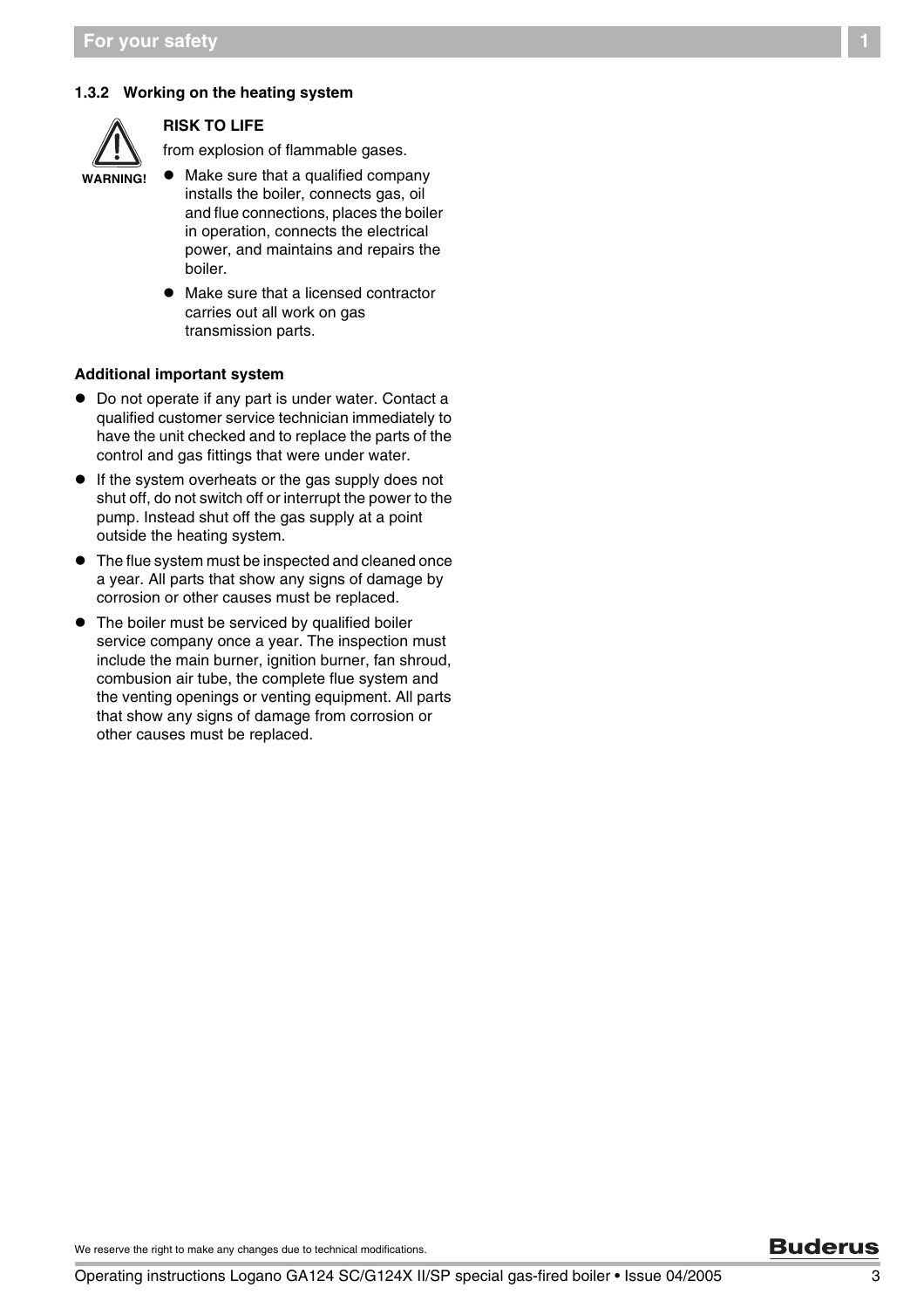### **2 Product description**

The boilers are low temperature gas-fired boilers.



### **USER NOTE**

The boilers are fully functional with the factory-installed aquastats. A Logamatic 2107 control can be installed in addition to the factory-installed aquastat.

The boilers consist of:

- **–** Automatic ignition module (GA124 SC/G124X II only) and aquastat
- **–** Logamatic 2107 control (OPTIONAL)
- **–** Boiler jacket and front panel
- **–** Boiler block with insulation
- **–** Burner

The automatic ignition, the aquastat and, if applicable, the Logamatic 2107 monitor and control all electrical components of the boiler.

The boiler jacket and invulation prevent energy loss and provide soundproofing.

The boiler block transfers the heat generated by the burner to the boiler water.



*Fig. 3 Logano GA124 boiler*

- *Burner*
- *Boiler jacket*
- *Boiler block with insulation*
- *Logamatic 2107 control (optional)*
- *Aquastat (control unit)*
- *Boiler front panel*



*Fig. 1 Logano G124X II boiler*

- *Boiler front panel*
- *Logamatic 2107 control (optional)*
- *Ignition module*
- *Aquastat (control unit)*
- *Boiler jacket*
- *Boiler block with insulation*
- *Burner*



*Fig. 2 Logano G124X SP boiler*

- *Boiler front panel*
- *Logamatic 2107 control (optional)*
- *Aquastat*
- *Boiler jacket*
- *Boiler block with insulation*
- *Burner*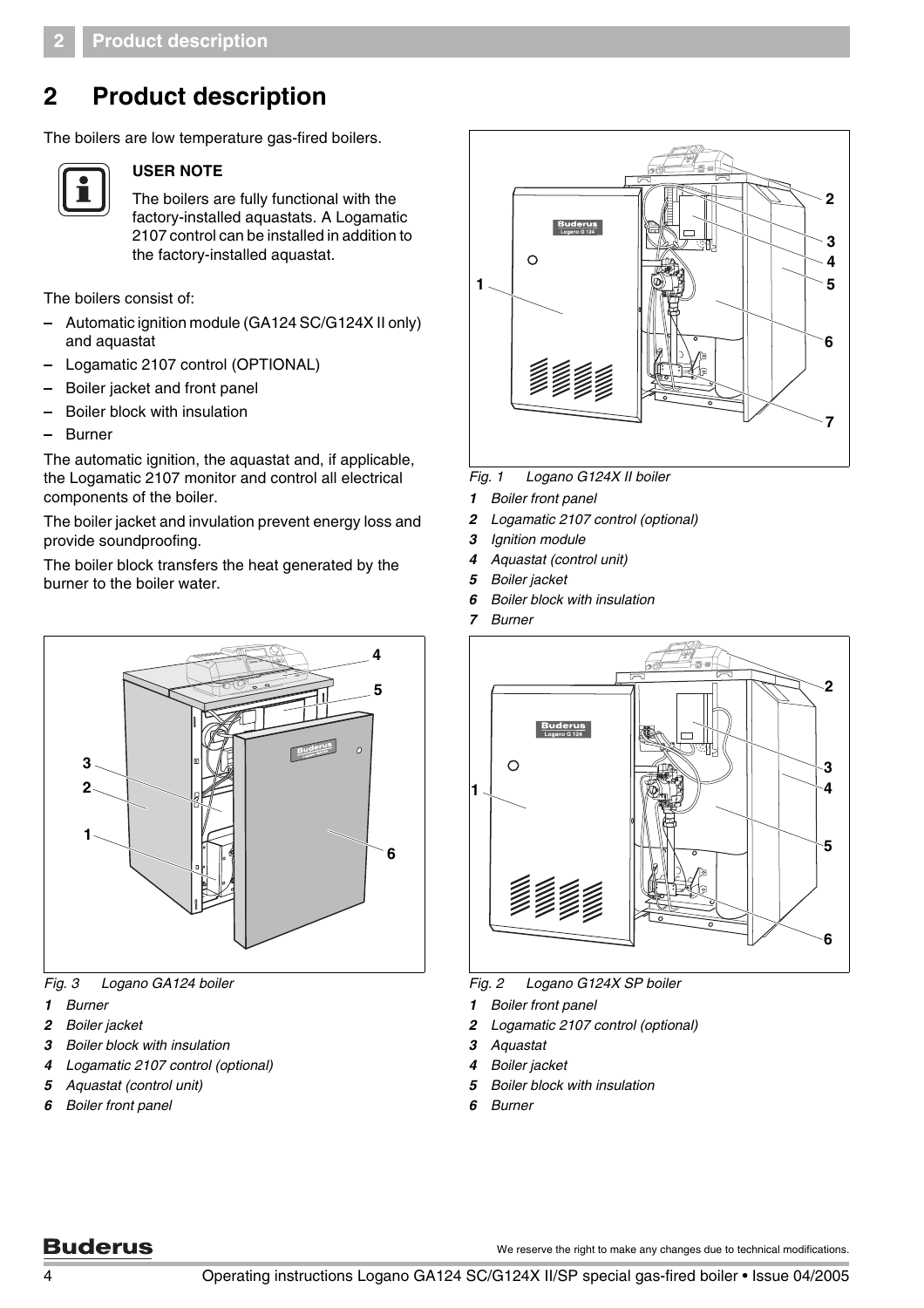### <span id="page-4-0"></span>**3 Start-up instructions**

**For your own safety read the instructions before start-up.**



#### **RISK TO LIFE**

due to not observing the start-up instructions and resulting incorrect operation.

- $\bullet$  If these instructions are not followed exactly, a fire or explosion may be caused with serious property damage or loss of life or serious injury.
- Observe the start-up instructions.



**DANGER OF EXPLOSION**

If you smell gas, there is a danger of explosion.

- No open flame. No smoking.
- Prevent spark generation. Do not operate electrical switches, telephones, plugs or door bells.
- Close main gas valve.
- Open doors and windows.
- Warn other occupants of the building.
- $\bullet$  Evacuate the building.
- Call gas company, heating service company or fire department from outside the building.

#### *A For GA124 SC and G124X II*

*This unit is with an ignition system that automatically starts the burner. Do not attempt to ignite it manually.*

#### *G124X SP only:*

*This unit is equipped with a burner that must be ignited manually. Follow the instructions below to ignite the burner.*

- *B Check for an odor of gas around the heating system. This test must also be conducted at floor level, because some types of gas are heavier than air and may accumulate at floor level.*
- *C Switch on the ON/OFF switch on the gas valve by hand only. Never use a tool as assistance. If you cannot actuate the ON/OFF switch on the gas valve by hand, do not attempt to repair it. Contact a qualified technician. Any attempt to use force or to repair the switch may cause a fire or explosion.*
- *D Do not operate the unit if any part is under water. Contact a qualified customer service technician immediately to have the unit checked and to replace the parts of the control and gas valve that were under water.*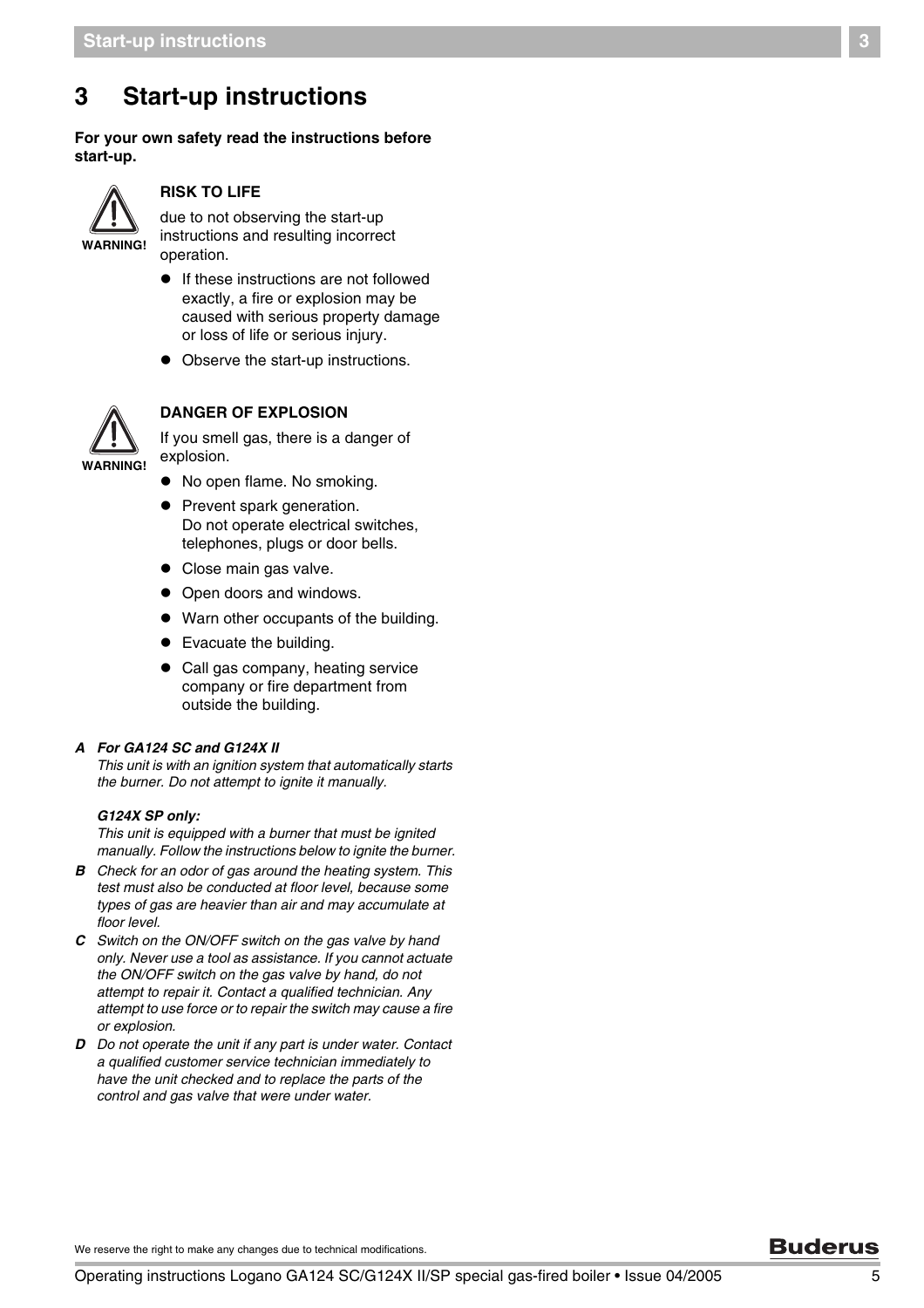### **3.1 Operating instructions for GA124 SC and G124X II**

### **STOP! First read the safety instructions on → [page](#page-4-0) 5 of these instructions.**

- **1.** Set thermostat to the lowest value.
- **2.** Disconnect the heating system from the power supply.
- **3.** Shut off main gas supply valve.
- **4.** Remove screws from the left and right side panels, then lift the front panel off the boiler and pull it forward.

- **5.** Turn gas valve ON/OFF button clockwise to OFF position. Do not use force.
- **6.** Wait five (5) minutes until all gas residues have dissipated. Check whether there is still any smell of gas, including at floor level. If there is a gas odor: STOP! Follow instructions in section "B" of the safety instructions in ( $\rightarrow$  [Chapter](#page-4-0) 3, page 5). If there is no sign of a gas odor, continue with the next step.



### **USER NOTE**

This unit is fitted with an ignition system that automatically starts the pilot burner. Do not attempt to ignite it manually.

- **7.** Turn gas valve ON/OFF switch counterclockwise to ON position. Do not use force.
- **8.** Attach front panel of boiler  $(\rightarrow$  [Fig. 4\).](#page-5-0)
- **9.** Open main gas supply shut-off.
- **10.** Switch on electric power to heating system.
- **11.** Set thermostat to desired room temperature.
- **12.** If the heating system does not start operating, follow the instructions for "switching off gas supply to boiler" ( $\rightarrow$  Chapter [3.3, page](#page-9-0) 10) and inform your service technician or your gas supply company.



<span id="page-5-0"></span>*Fig. 4 Removing front panel of boiler (G124X II)*



*Fig. 5 Gas valve 1 ON/OFF button on gas valve*

### **Buderus**

We reserve the right to make any changes due to technical modifications.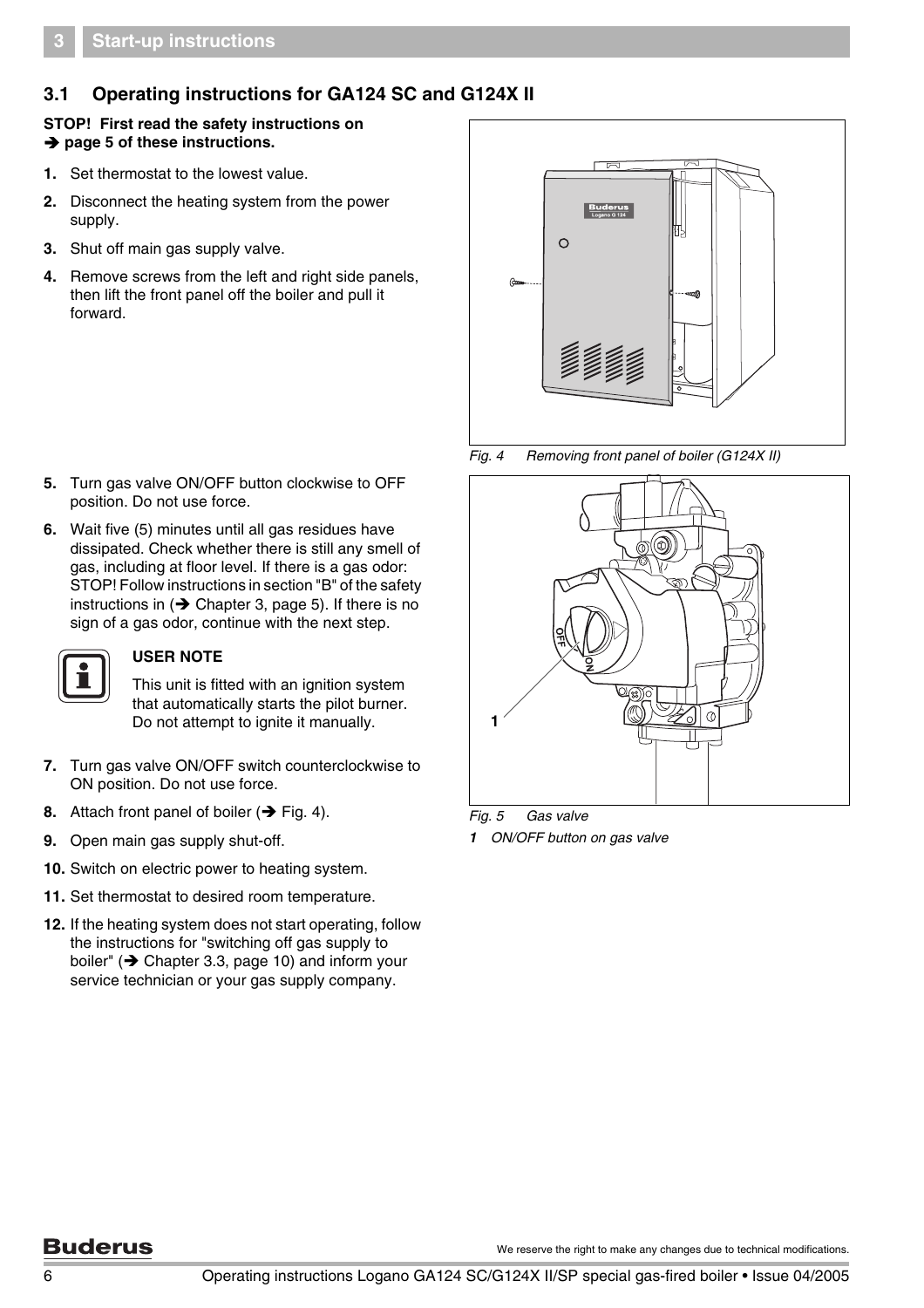### **3.2 Operating instructions for G124X SP:**

### **STOP! First read the safety instructions on → [page](#page-4-0) 5 of these instructions.**

- **1.** Set thermostat to the lowest value.
- **2.** Disconnect the heating system from the power supply.
- **3.** Shut off main gas supply shut-off.
- **4.** Remove screws from the left and right side panels, then lift the front panel off the boiler and pull it forward.

- **5.** Turn gas valve ON/OFF button clockwise to OFF position. Do not use force.
- **6.** Wait five (5) minutes until all gas residues have dissipated. Check whether there is still any smell of gas, including at floor level. If there is a gas odor: STOP! Follow instructions in section "B" of the safety instructions in  $\rightarrow$  [Chapter](#page-4-0) 3, page 5). If there is no sign of a gas odor, continue with the next step.



### **USER NOTE**

This unit is equipped with an pilot burner that must be ignited manually. Follow the instructions below to ignite the burner.



<span id="page-6-0"></span>*Fig. 6 Removing front panel of boiler*



*Fig. 7 G124X SP gas valve 1 ON/OFF button (at ON position)*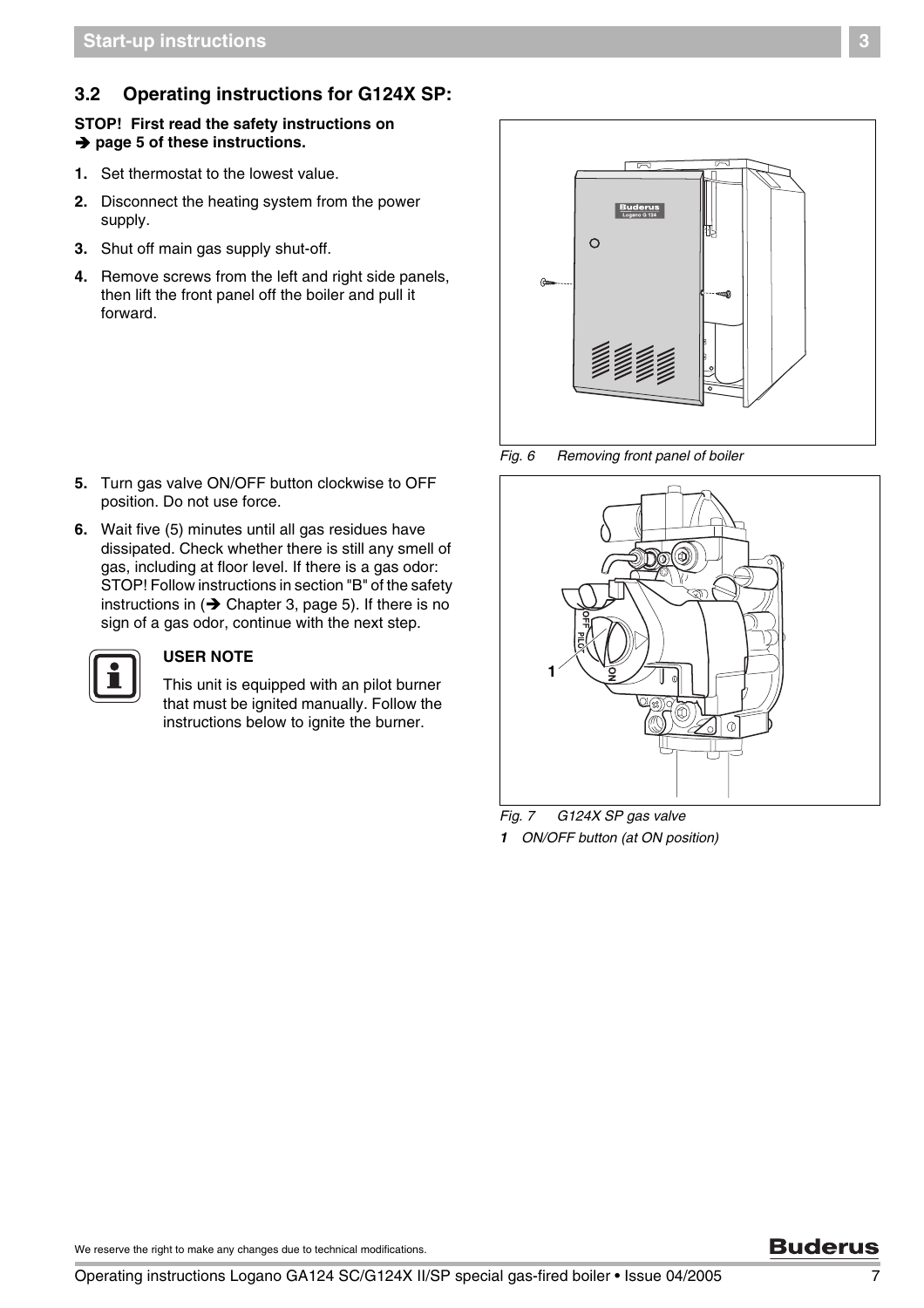**7.** Look at the igniter through the viewing glass in the burner housing.





*1 Viewing glass*



<span id="page-7-0"></span>*Fig. 9 G124X SP gas valve*

- *1 ON/OFF button (at ON position)*
- *2 "PILOT" position*
- *3 Reset button*
- **8.** Turn gas valve ON/OFF switch counterclockwise to PILOT position.
- **9.** Press reset button in all the way and hold.
- **10.** Ignite the pilot burner with the supplied match holder and a burning match through the viewing glass in the burner housing.
- **11.** When the pilot burner is burning, continue to hold the red reset button for about a minute.
- **12.** Release red reset button. The red reset button must pop up and the pilot burner must continue burning. If the pilot burner goes out, turn gas fitting ON/OFF button clockwise to OFF position.



### **RISK TO LIFE**

due to poisoning by leaking gas.

**WARNING!**

when you release it, **STOP**. • Close main gas shut-off immediately to

If the red reset button does not pop up

- prevent gas from leaking.  $\bullet$  Contact your service technician or gas
- supplier immediately and have the fault repaired.
- **•** If the pilot burner continues to go out after several attempts, turn the ON/OFF button on the gas valve to OFF immediately to prevent gas from leaking.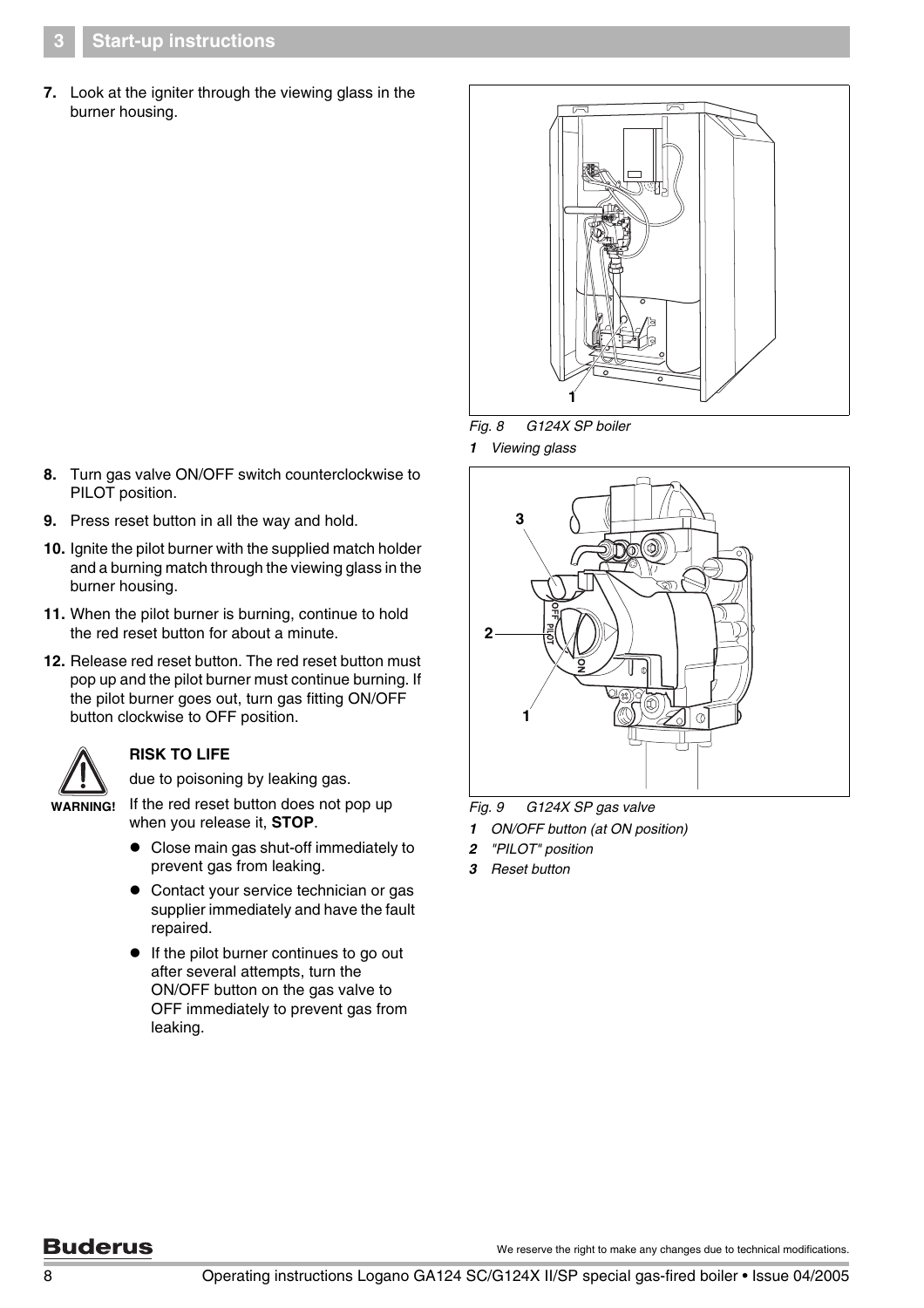- **13.** Turn gas valve ON/OFF switch  $(\rightarrow)$  [Fig. 9 page](#page-7-0) 8) counterclockwise to ON position. The gas valve ON/OFF switch can only be set to ON if the red reset button is out.
- **14.** Attach front panel of boiler  $(\rightarrow$  [Fig. 6 page](#page-6-0) 7).
- **15.** Open main gas supply shut-off.
- **16.** Switch on electric power to heating system.
- **17.** Set thermostat to desired room temperature.
- **18.** If the heating system does not start operating, follow the instructions for "switching off gas supply to boiler" ( $\rightarrow$  Chapter [3.3, page](#page-9-0) 10) and inform your customer service technician or your gas company.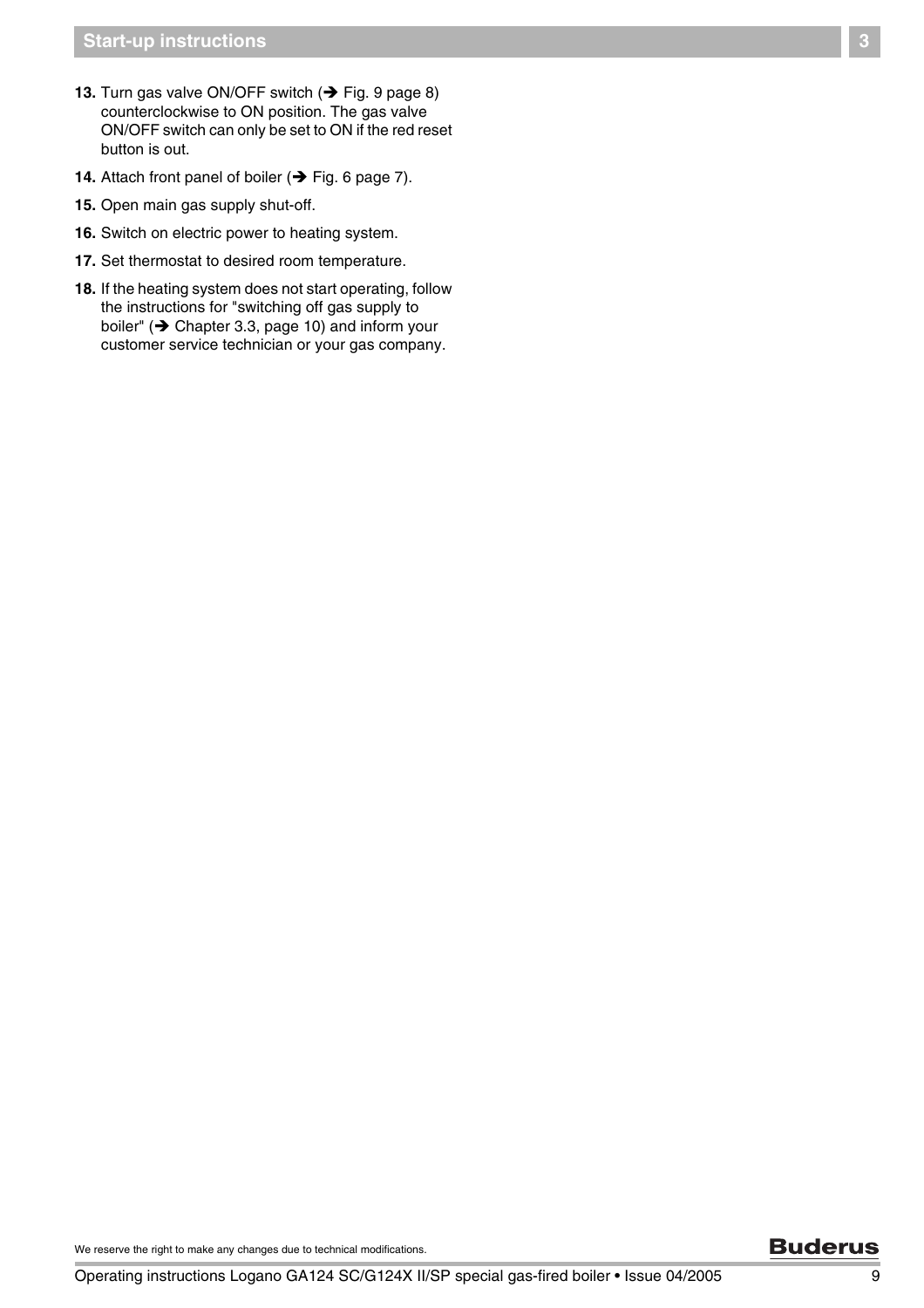### <span id="page-9-0"></span>**3.3 Shutting off gas supply to boiler**

- **1.** Set thermostat to the lowest value.
- **2.** Disconnect heating system from the power supply before carrying out maintenance work.
- **3.** Remove front panel of boiler



*Fig. 10 Remove front panel of boiler*

- **4.** Turn gas valve ON/OFF button clockwise to OFF position. Do not use force.
- **5.** If necessary, shut off main gas supply shut-off.
- **6.** Replace front panel of boiler.

#### **Flame roll-out switch**

The boiler is equipped with a flame roll-out switch. If the flue duct in the boiler is blocked, the flame roll-out switch responds. Do not try to switch on the boiler. Inform a qualified service company. The flue duct in the boiler must be checked for blockage and the flame roll-out switch replaced. The flame roll-out switch is for one-time use only, and cannot be reused.



*Fig. 11 Gas valve (GA124 SC/G124X II left, G124X SP right) 1 ON/OFF button (at ON position)*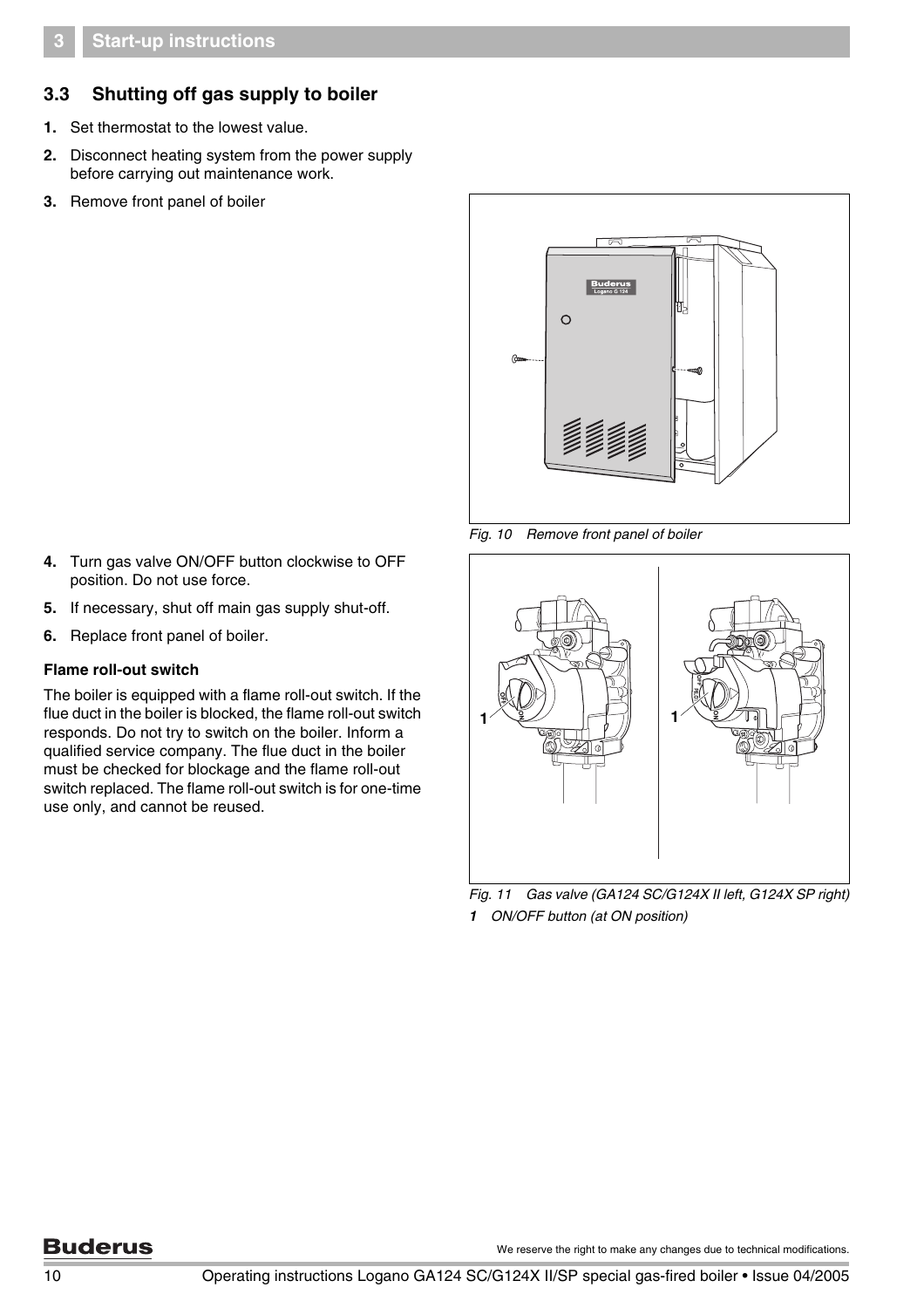## **4 Shutting down of the boiler**

### **4.1 Normal boiler shut-down**

- **1.** With the aquastats: Switch off ON/OFF switch ("OFF" position). This shuts down the boiler with all components (e.g. burner).
- **2.** Additional shut-down procedure  $\rightarrow$  follow the directions for the aquastat.



<span id="page-10-0"></span>*Fig. 12 Shutting down heating system (with aquastat) 1 ON/OFF switch (main switch)*

- كأفاك  $\circ$ ml 1Г **1**
- *Fig. 13 Shutting down heating system (with Logamatic 2107 control)*
	- *1 ON/OFF switch*

**3.** Logamatic 2107 control (accessory): Switch off ON/OFF switch on control ("0" position). This shuts down the boiler with all components (e.g. burner).

**4.** Shut off main fuel supply valve.



### **SYSTEM DAMAGE**

through frost.

**CAUTION!**

- The heating system can freeze up in cold weather if it is shut down.
	- Leave the heating system switched ON constantly as much as possible.
	- $\bullet$  Protect the heating system from freezing by draining the heater and water pipes at the lowest point.

### **4.2 Emergency shut-down**

Inform your customer of the procedure in case of emergency, such as a fire.

- **1.** Never put yourself at risk. Your own safety must always take priority.
- **2.** Shut off main fuel supply valve.
- **3.** Shut down the heating system with the heater emergency switch or the corresponding circuitbreaker.